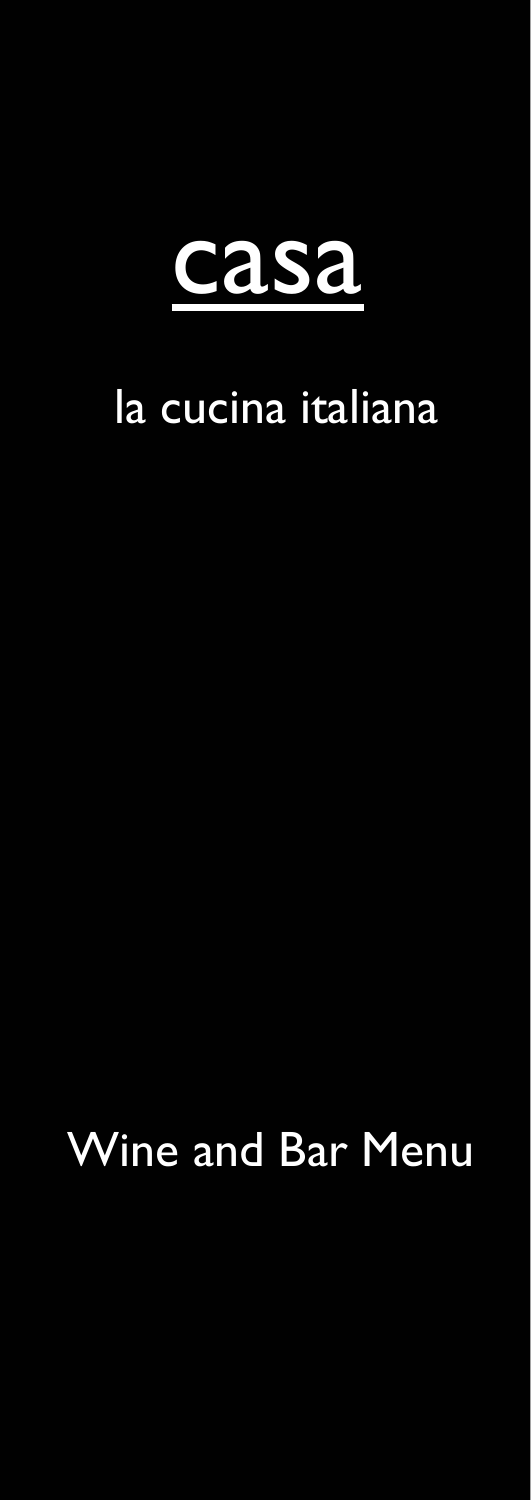# White Wine

Sospiro, Bianco d'Italia  $\qquad \qquad$  £4.75 £5.95 £16.80 Harmonic on the palate, with refreshing acidity. Intense white fruit flavours prevail, with delicate, subtle overtones of floral notes and a hint of gooseberry coming through on the finish. *Aperitif*

Via Nova, Sauvignon Blanc **E5.95** £7.60 £21.95 Bright pale lemon yellow in the glass with a nose showing elderflower, honeysuckle and passionfruit. On the palate it refreshes with delicious minerality and a light body.

*Aperitif / Antipasti*

#### Il Molo, Pinot Grigio £5.95 £7.60 £21.95 Straw in colour with an intensely floral fragrance and a ripe green fruit character and aroma. Steely mineral tones balance the acidity and add a pleasingly dry crispness. *Salads / Fish / Seafood*

Caleo, Terre di Chieti Pecorino £6.25 £7.90 £22.95 Straw yellow and intensely perfumed, with a lasting bouquet of fruit. Dry, soft and well balanced on the palate, with a lasting finish. | Vegan Friendly

*Light Pasta Dishes / Chicken / Pork / Risotto*

### I Somelieri, Chardonnay £24.50

Aromas of citrus and exotic fruits. Fresh and delicate on the palate with well-balanced acidity with some savoury notes. *Salads / Fish / Seafood*

Nicola Bergaglio, Gavi di Gav iLa Minaia £34.95 A finely crafted, fresh white wine, with a medley of pears, citrus fruits and apples on the nose. The crisp, dry palate will keep you coming back for more.

*Salads / Fish / Seafood*

# Red Wine

175ml 250ml Bottle Sospiro, Rosso d'Italia  $\qquad \qquad$  £4.75 £5.95 £16.80 Fresh and well-balanced, with flavours of blackcurrant and dark berries on the palate. Aromas of violets and roses display strongly on the nose. *Charcuterie / Chicken / Tuna Steaks*

Colle Sori Montepulciano d'Abruzzo £6.25 £7.75 £22.95 Jammy, peony and violet nose. Nice freshness and well integrated tannins. Very food friendly| Vegan Friendly. *Burgers / Tomato-based Pasta Dishes*

Il Molo, Merlot £6.25 £7.90 £21.95 Intense flavours of ripe fruit such as strawberry, plum and cherry are abound in this Merlot. Hints of oak notes come through to provide a spicy, soft structure.

*Burgers / Tomato-based Pasta Dishes*

#### Boheme, Primitivo Salento **1996 1996 1996 1996 1997 1998 1998 1998**

Rich aromas of plum and black cherry with spicy notes of cracked black pepper. | Vegan Friendly *Game / Rich Spicy Food*

### Da Vinci, Chianti £26.95

A lively wine, well-balanced and with jammy flavours of ripe plums, cherries and red fruit. A long, peppery finish, with soft minerality and undertones of sweetened spices. | Vegan Friendly *Chargrilled Meats / Lamb*

### Tosti, Torlasco Barolo  $£46.95$

Deep garnet with ruby highlights, an intense nose of vanilla, spice and earth is followed by a dry yet full-bodied palate. Velvety, well-balanced, and engagingly complex. *Chargrilled Meats / Lamb*

175ml 250ml Bottle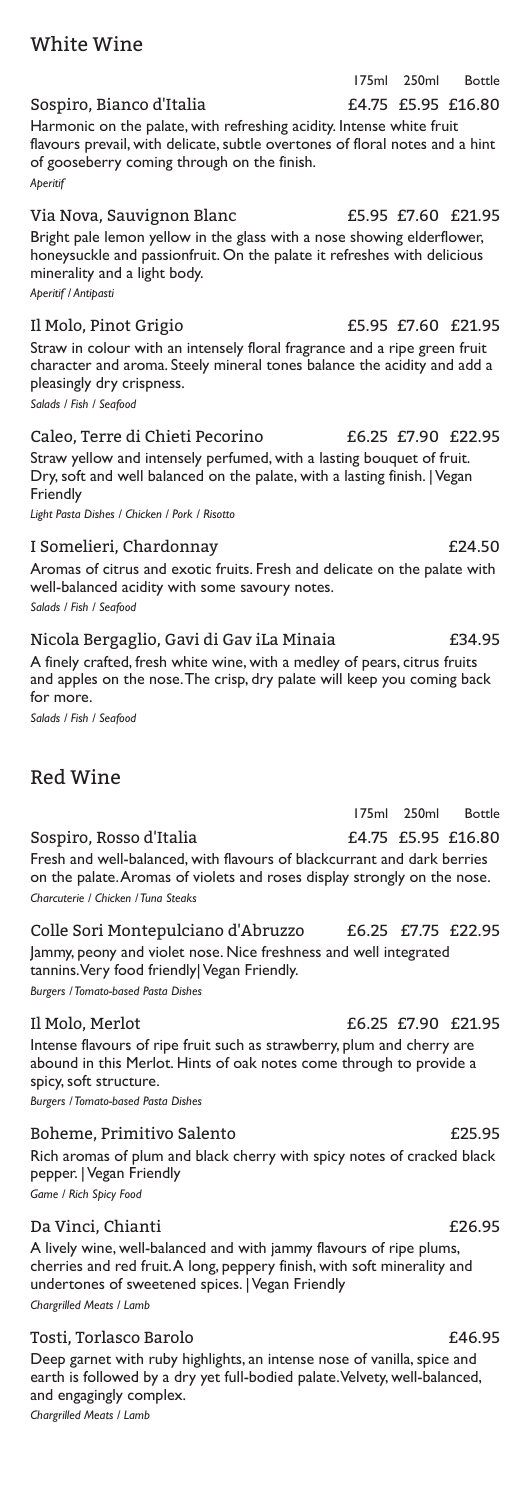# Rosé Wine

Il Molo, Pinot Grigio Blush £6.25 £7.90 £21.95 This Pinot Grigio blush is delicatley floral, with soft aromas of honeysuckle and rose on the nose. Crushed raspberries and cranberries linger on the palate. *Salads / Fish / Seafood*

175ml 250ml Bottle

# Sparkling Wine

Bottle 200ml Tosti, Prosecco **122.00** £8.95 Delicate, with a perfumed bouquet of pear, apple and citrus fruits. A crisp off-dry palate boasts fresh and fruity flavours, which are enhanced by a balancing swirl of minerality. *Aperitif*

Ruggeri Prosecco Superiore, Giall'Oro £32.95 Very delicate with hints of golden apples and acacia flowers. The off-dry palate is fresh and light with an extremely smooth and well-balanced, fruity finish.

*Aperitif / Antipasti*

## Bottled and Draught Beer

|                    |       | Bottle Half Pint | Pint |
|--------------------|-------|------------------|------|
| Birra Moretti      | £4.25 |                  |      |
| Corona/Peroni      | £4.25 |                  |      |
| Peroni Non-Alcohol | £4.25 |                  |      |
| Birra di Casa      |       | £2.75 £4.75      |      |
| Poretti            |       | £2.95 £4.95      |      |

# Spirits - please ask member of staff for selection

|                   | 25 <sub>ml</sub> |
|-------------------|------------------|
| Gin of the Month  | £7.85            |
| <b>Bombay Gin</b> | £7.50            |
| Tanqueray Gin     | £7.25            |
| Marshmallow Gin   | £7.85            |
| Gordon's Pink Gin | £7.25            |
| Rhubarb Gin       | £7.50            |

Cocktail Menu

Belini - £7.50 or 2 for £12.50 Classic Italian cocktail from Venezia. Made with peach puree topped with prosecco

Negroni - £7.95 or 2 for £13.50 Equal parts of gin, campari and vermouth. Served on the rocks and a slice of fresh orange.

Aperol Spritz - £8.80 or 2 for £15.00 Aperol topped with prosecco and finished with soda water.

Mocktail - £5.25 or 2 for £8.25 Orange juice, soda water and a dash of grenadine served with a slice of fresh orange and ice